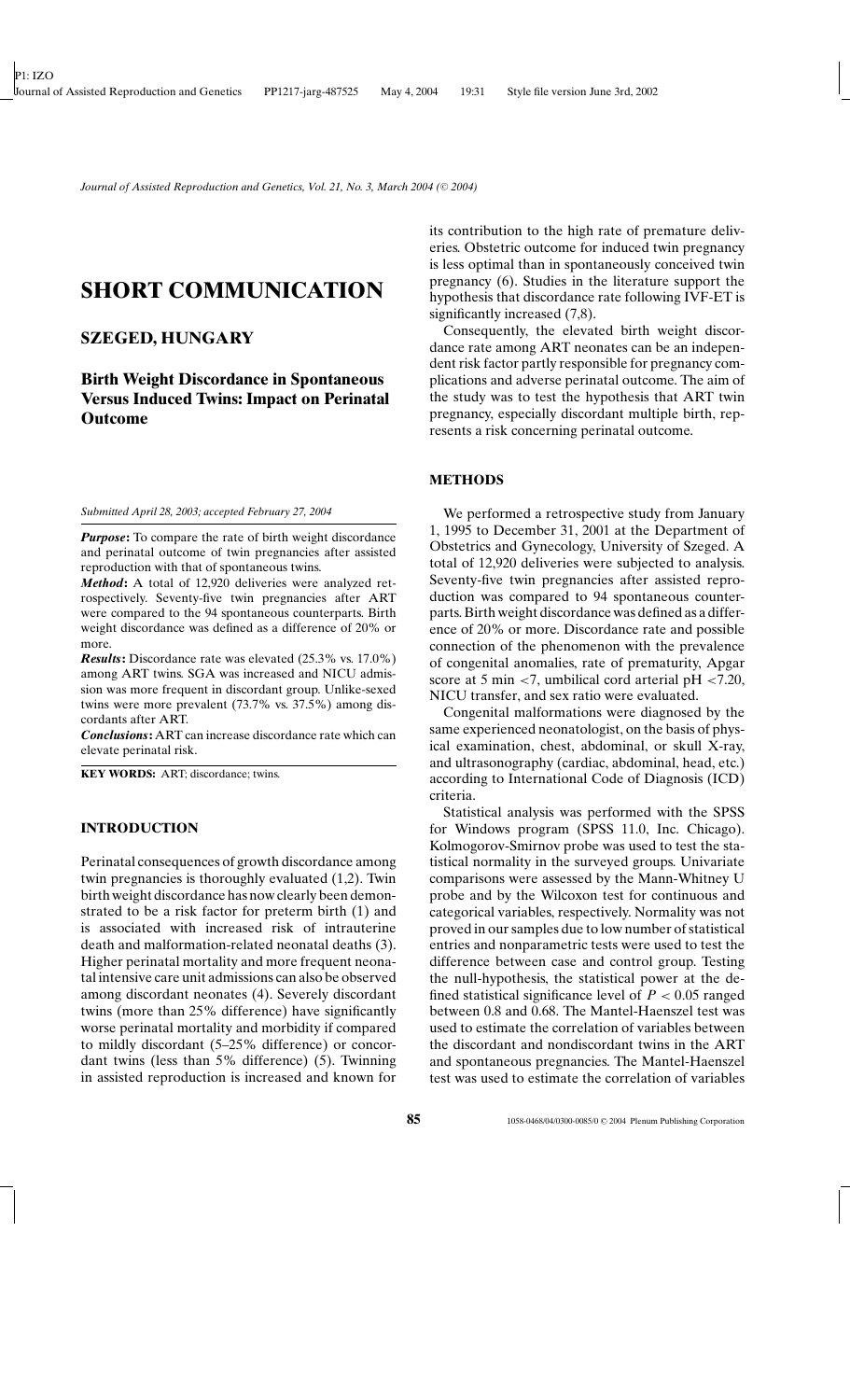|                                      | Spontaneous       |      |                   |                                           |                 |                          |     | ART-group                                 |          |                   |           |                     |  |  |  |
|--------------------------------------|-------------------|------|-------------------|-------------------------------------------|-----------------|--------------------------|-----|-------------------------------------------|----------|-------------------|-----------|---------------------|--|--|--|
|                                      | Twin A $(n = 94)$ |      | Twin B $(n = 94)$ |                                           |                 |                          |     | Twin A $(n = 75)$                         |          | Twin B $(n = 75)$ |           |                     |  |  |  |
|                                      | No.               | $\%$ | No.               | $\%$                                      | P value         | OR (95%CI)               | No. | $\%$                                      | No.      | $\%$              | P value   | OR (95%CI)          |  |  |  |
| Birth weight (g) (mean $\pm$ SD)     |                   |      |                   | $2275.57 \pm 695.94$ 2247.20 $\pm$ 710.80 | < 0.05          |                          |     | $2387.87 \pm 638.63$ $2336.93 \pm 640.80$ |          |                   | ${<}0.05$ |                     |  |  |  |
| Small for gestational age            | 21                | 22.3 | 23                | 24.5                                      | NS <sup>a</sup> | $1.12(0.57-2.21)$        | 15  | 20.0                                      | 13       | 17.3              | <b>NS</b> | $0.84(0.37-1.91)$   |  |  |  |
| Apgar score at 5 min $<$ 7           | 10                | 10.6 | 12                | 12.8                                      | <b>NS</b>       | $1.23(0.50-3.00)$        | -11 | 14.7                                      | 10       | 13.3              | <b>NS</b> | $0.89(0.36 - 2.25)$ |  |  |  |
| Umbilical cord arterial<br>pH < 7.20 | 86/12             | 14.0 | 86/16             | 18.6                                      | <b>NS</b>       | $1.41(0.62 - 3.19)$ 69/8 |     | 11.6                                      | 69/14    | 20.3              | NS        | 1.94 (0.76–4.98)    |  |  |  |
| NICU admission                       | 51                | 54.3 | 50                | 53.2                                      | <b>NS</b>       | $0.96(0.54 - 1.70)$      | -31 | 41.3                                      | 30       | 40.0              | <b>NS</b> | $0.95(0.49-1.82)$   |  |  |  |
| Perinatal mortality <sup>b</sup>     |                   | 1.1  |                   | 1.1                                       |                 |                          |     | 0.0                                       | $\theta$ | 0.0               |           |                     |  |  |  |
| Male infants                         | 51                | 54.3 | 55                | 58.5                                      | <b>NS</b>       | $1.19(0.67 - 2.12)$      | 42  | 56.0                                      | 43       | 57.3              | <b>NS</b> | $1.06(0.55 - 2.01)$ |  |  |  |

**Table I.** Neonatal Outcome in Spontaneous and Induced Pregnancies

*<sup>a</sup>* NS: statistically not significant.

*<sup>b</sup>* Statistical analysis was not meaningful.

between the discordant and the nondiscordant twin pregnancies relative to the correlation in the casecontrol group.

#### **RESULTS**

The discordance rate was 25.3% in ART group versus 17.0% in the controls. The twin A neonates displayed higher birth weight in both groups. There were no significant differences between the two members of the twins concerning neonatal outcome (Table I).

The difference in prevalence of congenital anomalies was not significant (2.7% vs. 1.1%). The prevalence of SGA was 18.7 vs 23.4 in the ART and in the control group, without any significant difference (Table II). On the contrary SGA among discordants was significantly increased in the case groups (discordant groups:  $ART - 52.6\%$  and non- $ART - 37.5\%$  vs. nondiscordant groups: ART – 7.1% and non-ART – 20.5%) (Table III).

The rate of prematurity was less frequent among the discordant ART neonates (52.6%) than among the spontaneous ones (62.5%), but this difference was not significant between those who were nondiscordants (60.7% vs. 55.1%, respectively). The rate of male infants did not differentiate significantly in the two samples (Table III). The NICU admission was more prevalent among discordant pregnancies (ART: 55.3% and spontaneous: 71.9%) than among nondiscordant twins (ART: 36.6% and spontaneous: 49.4%). Low Apgar score was higher among spontaneous (18.8%) than in ART discordant group (2.6%) whereas the prevalence is higher among nondiscordant ART than spontaneous counterparts (14.3% vs. 11.5%). The umbilical cord arterial pH levels were similar. Unlike-sexed twins could be observed among the discordant ART group in a significantly more prevalent rate (discordant groups: ART – 73.7% and non-ART – 37.5% vs. nondiscordant groups: ART – 37.5% and non-ART – 33.3%). A relevant factor is that the rate of primiparity is significantly higher among ART (61.3% vs. 39.4%, *P* < 0.05 [OR = 2.44;

|                                         | Spontaneus ( $n = 188$ ) | $ART (n = 150)$      |                    |           |           |                     |  |  |  |  |
|-----------------------------------------|--------------------------|----------------------|--------------------|-----------|-----------|---------------------|--|--|--|--|
|                                         | No.                      | $\%$                 | No.                | $\%$      | P         | OR (95%CI)          |  |  |  |  |
| Gestational age (wks) (mean $\pm$ SD)   | $35.34 \pm 3.14$         | $35.50 \pm 3.00$     |                    | <b>NS</b> |           |                     |  |  |  |  |
| Birth weight (g) (mean $\pm$ SD)        |                          | $2273.12 \pm 701.99$ | $2362.40 + 635.93$ |           | ${<}0.05$ |                     |  |  |  |  |
| Congenital anomalies                    |                          | $1.1\,$              | 4                  | 2.7       | <b>NS</b> | $2.55(0.46-14.1)$   |  |  |  |  |
| Caesarean section $(n_1 = n/2)$         | 94/58                    | 61.7                 | 75/49              | 65.3      | <b>NS</b> | $1.17(0.62 - 2.20)$ |  |  |  |  |
| Premature births                        | 106                      | 58.7                 | 88                 | 56.4      | <b>NS</b> | $1.10(0.71 - 1.70)$ |  |  |  |  |
| <b>SGA</b>                              | 44                       | 23.4                 | 28                 | 18.7      | <b>NS</b> | $0.75(0.44 - 1.28)$ |  |  |  |  |
| Male infants                            | 106                      | 56.4                 | 85                 | 56.7      | <b>NS</b> | $1.01(0.66 - 1.56)$ |  |  |  |  |
| <b>NICU</b>                             | 100                      | 53.2                 | 62                 | 41.3      | ${<}0.05$ | $0.62(0.40-0.96)$   |  |  |  |  |
| Apgar score at 5 min $<$ 7              | 24                       | 12.8                 | 17                 | 11.3      | <b>NS</b> | $0.87(0.45-1.69)$   |  |  |  |  |
| Umbilical cord arterial $pH < 7.20$     | 29/172                   | 16.9                 | 22/141             | 15.6      | <b>NS</b> | $0.91(0.50-1.67)$   |  |  |  |  |
| Perinatal mortality <sup><i>a</i></sup> |                          | 0.5                  |                    | 0.7       |           |                     |  |  |  |  |

**Table II.** Neonatal Outcome of Spontaneous and Induced Pregnancies

*<sup>a</sup>* Statistical analysis was not meaningful.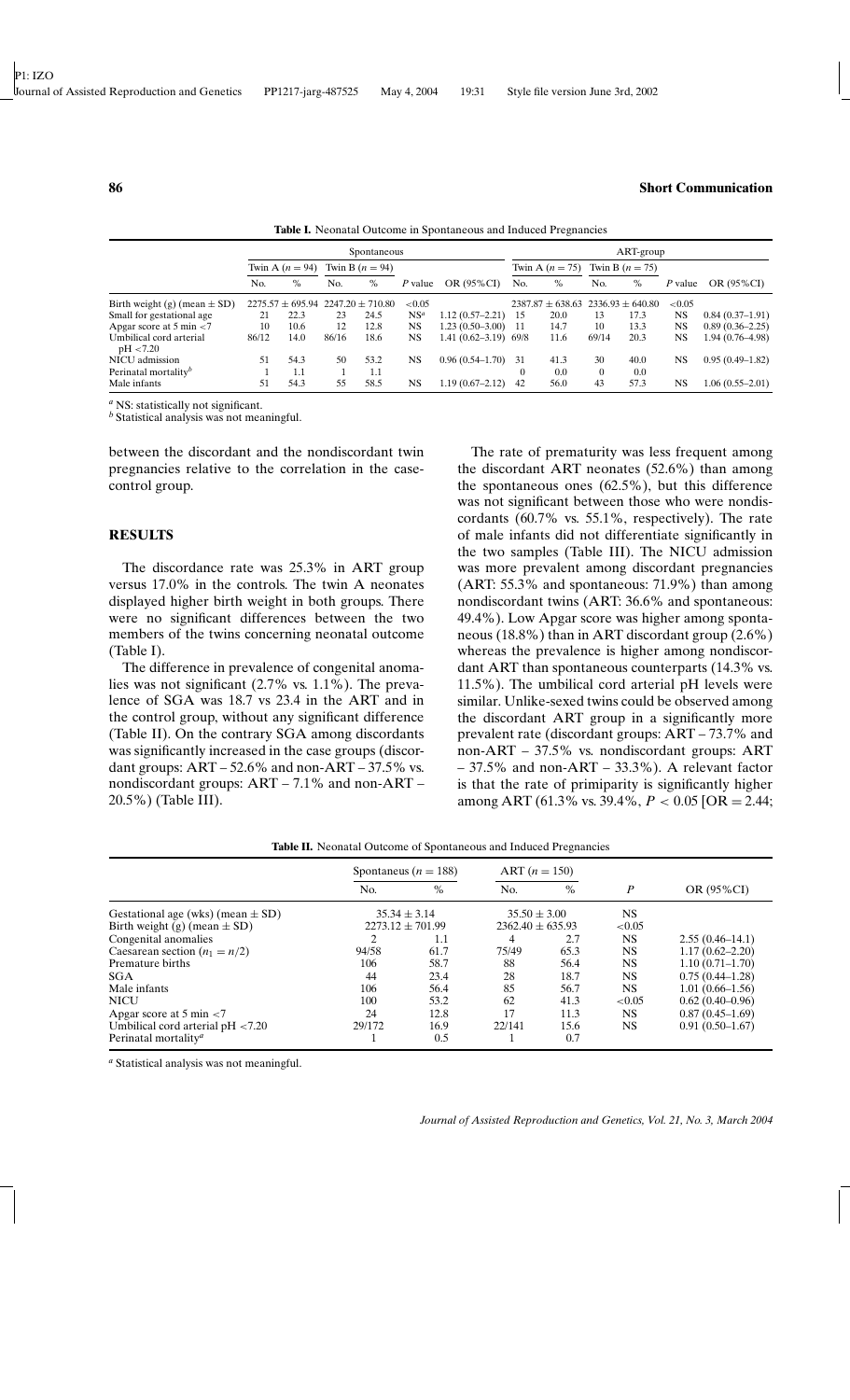|                                     |                           | Discordant ( $n = 64$ ) |                          | Nondiscordant ( $n = 274$ ) |           |                            |      |                    |      |        |                 |
|-------------------------------------|---------------------------|-------------------------|--------------------------|-----------------------------|-----------|----------------------------|------|--------------------|------|--------|-----------------|
|                                     | Spontaneous<br>$(n = 30)$ |                         | <b>ART</b><br>$(n = 34)$ |                             |           | Spontaneous<br>$(n = 158)$ |      | ART<br>$(n = 116)$ |      |        |                 |
|                                     | No.                       | $\%$                    | No.                      | $\%$                        | $RR^a$    | No.                        | $\%$ | No.                | $\%$ | $RR^a$ | P value         |
| Premature birth                     | 20                        | 62.5                    | 20                       | 52.6                        | 0.84      | 86                         | 55.1 | 68                 | 60.7 | 1.10   | < 0.05          |
| Gestational age (wks)               | $33.875 \pm 3.90$         |                         | $35.66 \pm 2.74$         |                             | ${<}0.05$ | $35.65 \pm 2.88$           |      | $35.45 \pm 3.10$   |      |        | $NS^b$          |
| Male infants                        | 16                        | 50                      | 20                       | 52.6                        | 1.05      | 90                         | 57.7 | 65                 | 58.0 | 1.01   | NS <sup>b</sup> |
| Small for gestational age           | 12                        | 37.5                    | 20                       | 52.6                        | 1.40      | 32                         | 20.5 | 8                  | 7.1  | 0.35   | ${<}0.05$       |
| Apgar score at 5 min $<$ 7          | 6                         | 18.8                    |                          | 2.6                         | 0.14      | 18                         | 11.5 | 16                 | 14.3 | 1.24   | < 0.05          |
| Umbilical cord arterial $pH < 7.20$ | 27/6                      | 22.2                    | 34/3                     | 8.8                         | 0.39      | 145/23                     | 15.9 | 106/19             | 17.9 | 1.13   | ${<}0.05$       |
| NICU admission                      | 23                        | 71.9                    | 21                       | 55.3                        | 0.77      | 77                         | 49.4 | 41                 | 36.6 | 0.74   | <b>NS</b>       |

**Table III.** Discordant Versus Nondiscordant Twin Neonates (Mantel-Haenszel Test)

*<sup>a</sup>* RR: relative risk between ART and non-ART groups.

*<sup>b</sup>* NS: statistically not significant.

 $95CI = 1.31-4.55$ ) which also can influence the attitude of the pregnant woman concerning medical counselling modifying the outcome of pregnancy. Also the educational level of pregnant women was higher in the case group (9) improving the cooperation of the mother during pregnancy and determining an optimized lifestyle (i.e. smoking habits).

## **CONCLUSION**

Since 1980, there has been a worldwide dramatic increase in multiple births. This seems to be due to an increase in the age of reproduction, the use of ovulation induction, and the use of in vitro fertilization. Unfortunately, almost a third of these pregnancies involve multiple gestations. Research is currently focusing on methods to improve IVF succes rates while reducing twin and triplet pregnancies and their associated increased morbidity and mortality (10). Though clear ethiology is still unclear resulting in growth discordance of twins exposed to the same maternal enviroment, placental and/or fetal factors should determine the background (11) inducing this phenomenon. Twins who are ultimately discordant at birth may exhibit differences in growth as early as 11–14 weeks of gestation (12). Our study provided further evidence that unlike-sex pairs (13) are significantly more prevalent among discordant ART twins. Data concerning prematurity was controversial in our study. Discordant ART pregnancies represent a high risk for SGA and an increased incidence of NICU admissions.

The observed increased incidence of birth weight discordance following assisted reproduction can be an important risk factor partly responsible for pregnancy complications and adverse perinatal outcome.

The possible differences in the management of pregnancy among ART and non-ART pregnancies cannot influence the pure rate of discordance, but at the same time it can moderate the consequences of this phenomenon.

#### **REFERENCES**

- 1. Cooperstock MS, Tummaru R, Bakewell J, Schramm W: Twin birth weight discordance and risk of preterm birth. Am J Obstet Gynecol 2000;183(1):63–67
- 2. Redman ME, Blackwell SC, Refuerzo JS, Kruger M, Naccasha N, Hassan SS, Berry SM: The ninety-fifth percentile for growth discordance predicts complications of twin pregnancy. Am J Obstet Gynecol 2002;87(3):667–671
- 3. Demissie K, Ananth CV, Martin J, Hanley ML, MacDorman MF, Rhoads GG: Fetal and neonatal mortality among twin gestations in the United States: The role of intrapair birth weight discordance. Obstet Gynecol 2002;100(3):474–480
- 4. Audibert F, Boullier M, Kerbrat V, Vial M, Boithias C, Frydman R: Growth discordance in dichorionic twin pregnancies: Risk factors, diagnosis and management. J Gynecol Obstet Biol Reprod 2002;31(Suppl 1):2S15–2S24
- 5. Victoria A, Mora G, Arias F: Perinatal outcome, placental pathology, and severity of discordance in monochorionic and dichorionic twins. Obstet Gynecol 2001;97(2):310–315
- 6. Lambalk CB, van Hoof M: Natural versus induced twinning and pregnancy outcome: a Dutch nationwide survey of primiparous dizygotic twin deliveries. Fertil Steril 2001;75(4):731–736
- 7. Koudstaal J, Bruinse HW, Helmerhorst FM, Vermeiden JP, Willemsen WN, Visser GH: Obstetric outcome of twin pregnancies after in-vitro fertilization: A matched control study in four Dutch university hospitals. Hum Reprod 2000;15(4):935– 940
- 8. Daniel Y, Ochshorn Y, Fait G, Geva E, Bar-Am A, Lessing JB: Analysis of 104 twin pregnancies conceived with assisted reproductive technologies and 193 spontaneously conceived twin pregnancies. Fertil Steril 2000;74(4):683–689
- 9. Zádori J, Kozinszky Z, Orvos H, Katona M, Pál A, Kovács L: Dilemma of increased obstetric risk in pregnancies following IVF-ET. J Assist Reprod Genet 2003;20(6):216–221